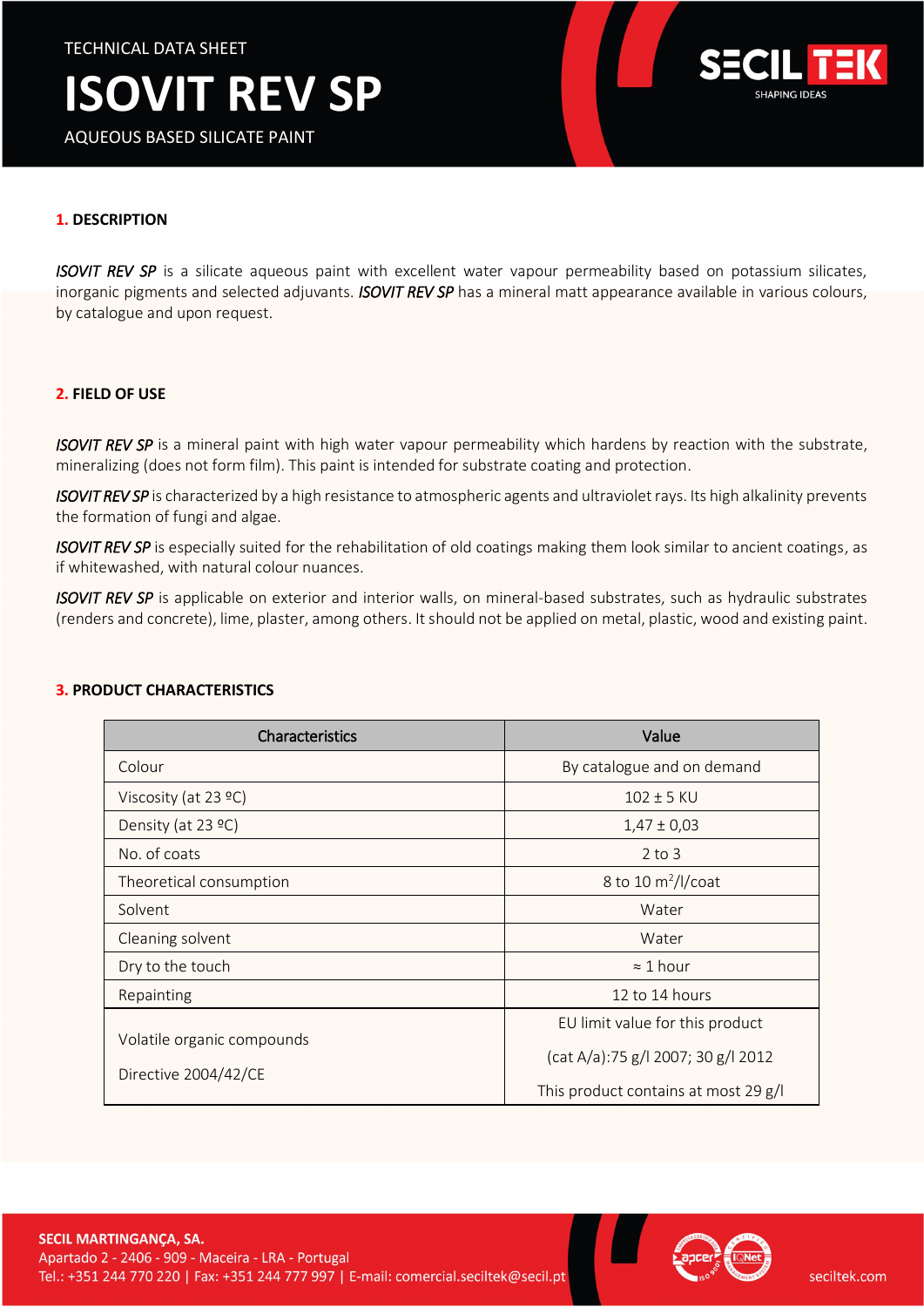# **ISOVIT REV SP**

AQUEOUS BASED SILICATE PAINT



# **4. APPLICATION**

## **a) Substrate preparation**

Substrates should be cohesive, without cracks, loose sand, dust, contaminating fats.

On old substrates, their adhesion to cohesion should be checked, by repairing cracks and by redoing the damaged areas if necessary.

On previously painted surfaces, water jet or brush cleaning should be performed to remove all existing paint. However, in the case of a silicate or lime mineral paint it is not necessary to eliminate it, by cleaning and removing all non-adherent or contaminated materials.

If the substrate is contaminated with fungi and algae, apply *ISOVIT AD 41* cleaning solution for their elimination prior to applying the *ISOVIT AD 25* primer.

On clean substrates, apply a coat of *ISOVIT AD 25* primer. Wait 12 to 14 hours before applying *ISOVIT REV SP*.

Before painting, all glass and aluminium surfaces should be protected.

## **b) Product preparation**

Stir the product until its complete homogenization.

#### **c) Application**

Apply at least two coats of *ISOVIT REV SP* on the substrates with the aid of a brush or an anti-drop roll. Each coat should be homogeneously applied and in a single layer (without excess) to avoid overlap marks. Between coats, there should be a 12 to 14 hours waiting time.

In hot weather applications, 10 % of *ISOVIT REV SP* should be diluted with *ISOVIT AD 25* primer, however application under these conditions is not recommended.

Do not apply more than 3 coats of the product.

#### **d) Restrictions**

The substrate temperature must be 3  $\degree$ C above dew temperature, but it may not be hot due to sunlight exposure.

#### *ISOVIT REV SP* should not be applied:

- At room and substrate temperatures below 10 °C, above 30 °C and relative humidity of more than 70 %;
- In case of rain or forecast of rain or showers, during and up to 48 h after completion of application;
- On substrates exposed to direct sunlight or strong exposure to winds;
- Frozen or wet substrates:
- Hot substrates:
- Painted substrates

*ISOVIT REV SP* colours may differ in shade, especially medium/dark colours. This characteristic is a property intrinsic to mineral-based paintings, thus obtaining a look with colour nuances, typically found in paintings of old whitewashed buildings.